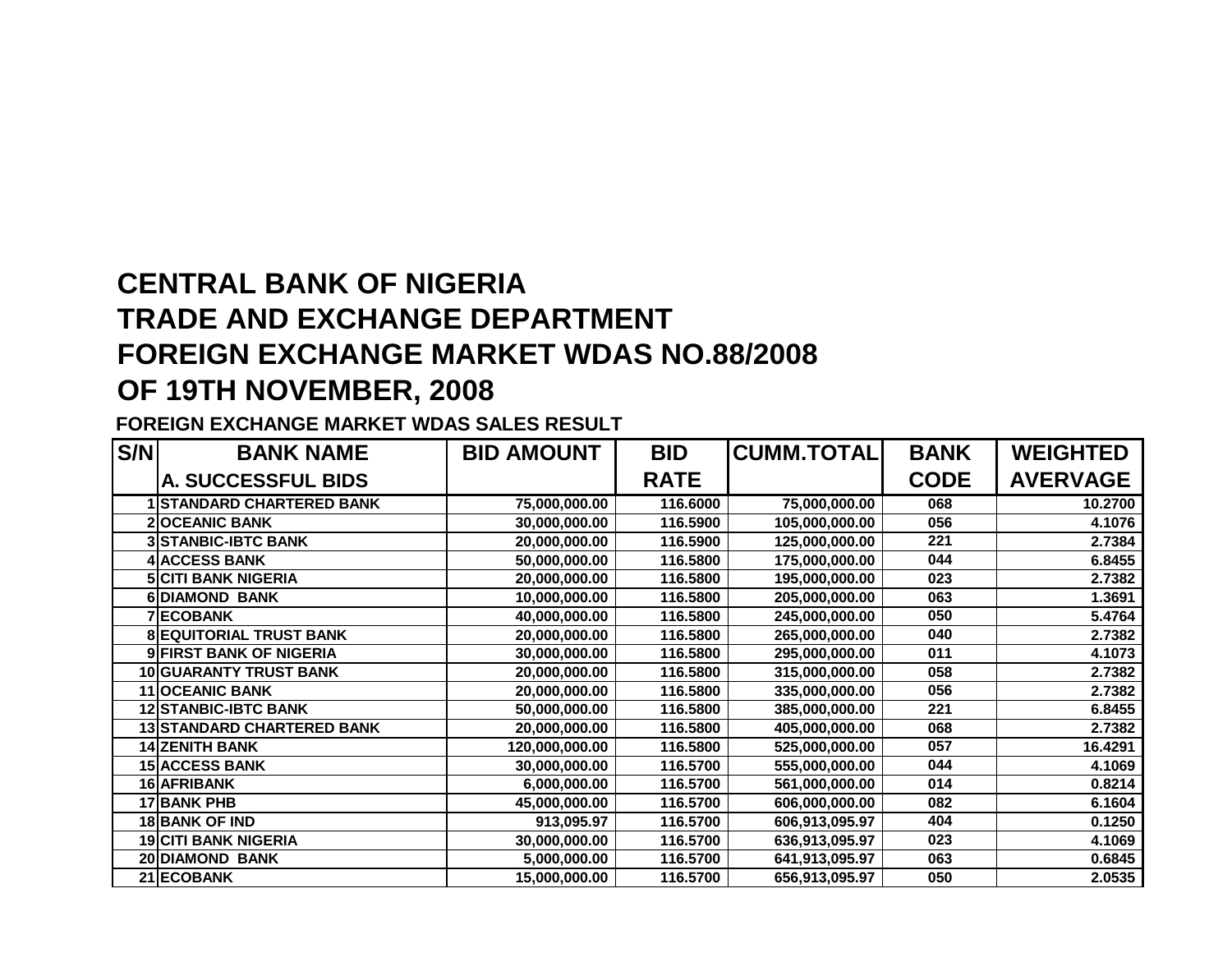| 22 EQUITORIAL TRUST BANK           | 10,000,000.00  | 116.5700 | 666,913,095.97 | 040 | 1.3690   |
|------------------------------------|----------------|----------|----------------|-----|----------|
| 23 FIRST BANK OF NIGERIA           | 20,000,000.00  | 116.5700 | 686,913,095.97 | 011 | 2.7379   |
| <b>24 FIRST CITY MONUMENT BANK</b> | 15,000,000.00  | 116.5700 | 701,913,095.97 | 214 | 2.0535   |
| <b>25 GUARANTY TRUST BANK</b>      | 10,000,000.00  | 116.5700 | 711,913,095.97 | 058 | 1.3690   |
| 26 INTERCONTINENTAL BANK           | 15,600,000.00  | 116,5700 | 727,513,095.97 | 069 | 2.1356   |
| <b>27 STANBIC-IBTC BANK</b>        | 30,000,000.00  | 116.5700 | 757,513,095.97 | 221 | 4.1069   |
| 28 STANDARD CHARTERED BANK         | 10,000,000.00  | 116.5700 | 767,513,095.97 | 068 | 1.3690   |
| <b>29 UNION BANK</b>               | 5,000,000.00   | 116.5700 | 772,513,095.97 | 032 | 0.6845   |
| <b>30 ZENITH BANK</b>              | 30,000,000.00  | 116.5700 | 802,513,095.97 | 057 | 4.1069   |
|                                    | 802,513,095.97 |          |                |     |          |
| <b>B. UNSUCCESSFUL BIDS</b>        |                |          |                |     |          |
| <b>31 ACCESS BANK</b>              | 5,000,000.00   | 116,5600 | 807,513,095.97 | 044 | 0.6844   |
| <b>32 BANK PHB</b>                 | 5,000,000.00   | 116,5600 | 812,513,095.97 | 082 | 0.6844   |
| <b>33 CITI BANK NIGERIA</b>        | 20,000,000.00  | 116.5600 | 832,513,095.97 | 023 | 2.7377   |
| <b>34 FIRST BANK OF NIGERIA</b>    | 10,000,000.00  | 116.5600 | 842,513,095.97 | 011 | 1.3689   |
| <b>35 GUARANTY TRUST BANK</b>      | 1,000,000.00   | 116.5600 | 843,513,095.97 | 058 | 0.1369   |
| <b>36 EQUITORIAL TRUST BANK</b>    | 5,000,000.00   | 116.5500 | 848,513,095.97 | 040 | 0.6844   |
| <b>37 FIRST CITY MONUMENT BANK</b> | 3,000,000.00   | 116.5500 | 851,513,095.97 | 214 | 0.4106   |
|                                    | 49,000,000.00  |          |                |     | 116.5778 |
| TOTAL $(A + B)$                    | 851,513,095.97 |          |                |     |          |

## **BANKS' BDC CASH REQUEST**

| <b>IS/N BANK NAME</b>           | <b>BID AMOUNT</b> | <b>BID</b>  | <b>BANK</b> |
|---------------------------------|-------------------|-------------|-------------|
| <b>IA. SUCCESSFUL BIDS</b>      |                   | <b>RATE</b> | <b>CODE</b> |
| <b>1 UNITED BANK FOR AFRICA</b> | 2,000,000.00      | 116,5800    | 033         |
| <b>2 BANK PHB</b>               | 2,000,000.00      | 116.5700    | 082         |
| <b>3 UNITY BANK</b>             | 2,000,000.00      | 116.5700    | 202         |
| 4 GTB                           | 800,000.00        | 116.5700    | 058         |
| 5 FINBANK                       | 2,000,000.00      | 116,5700    | 085         |
| <b>6UNION BANK</b>              | 2,000,000.00      | 116,5700    | 032         |